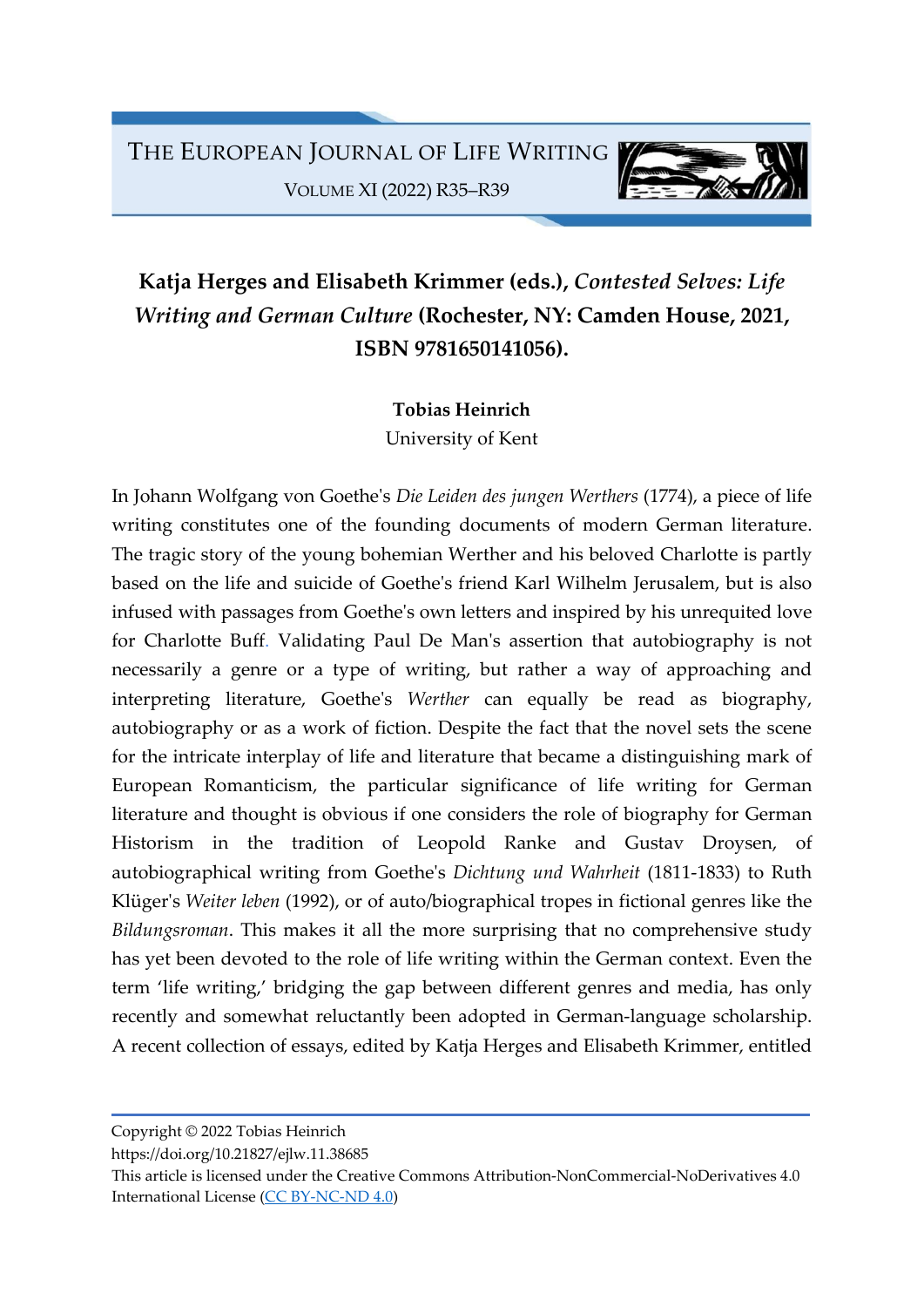Contested Selves: Life Writing and German Culture has set itself to remedy this shortcoming.

The volume's sweeping introduction connects contemporary trends in the German book market with global tendencies in publishing, e.g. the commercial success of memoir over fiction, but also with larger cultural questions, like the accessibility of life writing to readers who are less familiar with the literary discourse. In three subchapters, the editors provide a compact overview of recent research on central genres of historical and contemporary life writing: the memoir, the diary and the letter. While the section on letters refers to Jörg Schuster's and Jochen Strobel's important contribution to the cultural history of the letter, and Martina Wagner-Egelhaaf's introduction to autobiography is mentioned, the introduction lacks a more thorough engagement with recent German-language scholarship on diaries and memoirs. Alongside Paul John Eakin, Sidonie Smith and Julia Watson, one would have perhaps expected a reference to the works of Michaela Holdenried or Christian Moser – and what about the critical response to Philippe Lejeune by Arno Dusini in his Tagebuch: Möglichkeiten einer Gattung [Diary: Possibilities of a Genre]? While the introduction does not fully succeed in bringing the German and the international discourses on life writing into a fruitful dialogue, it nevertheless provides a helpful overview of central theoretical positions, especially for readers who are new to the field.

Consistent with the introduction, the focus of the collection's twelve essays is on life writing in German rather than on German life writing scholarship. The contributions are arranged in four groups: 'Female Subjectivity and Agency,' 'Modern Life Writing and Aesthetics,' 'Trauma and Vergangenheitsbewältigung' [coming to terms with the past], and finally 'Transnational and Transgenerational Life Writing in Contemporary Germany'. While this arrangement reflects some historical and contemporary constellations between lived experience and life narratives that are specific to German culture, it also helps to connect the volume's analyses with larger debates in and around gender, memory or life writing and fiction. The essays are particularly illuminating when those categories overlap, for example in Erika Quinn's and Kathryn Sedeberg's readings of letters and diaries by German women in the context of National Socialism, the Shoa and the Second World War.

In their respective chapters, Quinn and Sederberg explore the written expression of conflicting subjectivities. Quinn does so by examining letter diaries of Vera Conrad, a German Nazi supporter who chronicles events between 1939 to 1948, initially intended for her new-born son and later for her husband, a soldier who had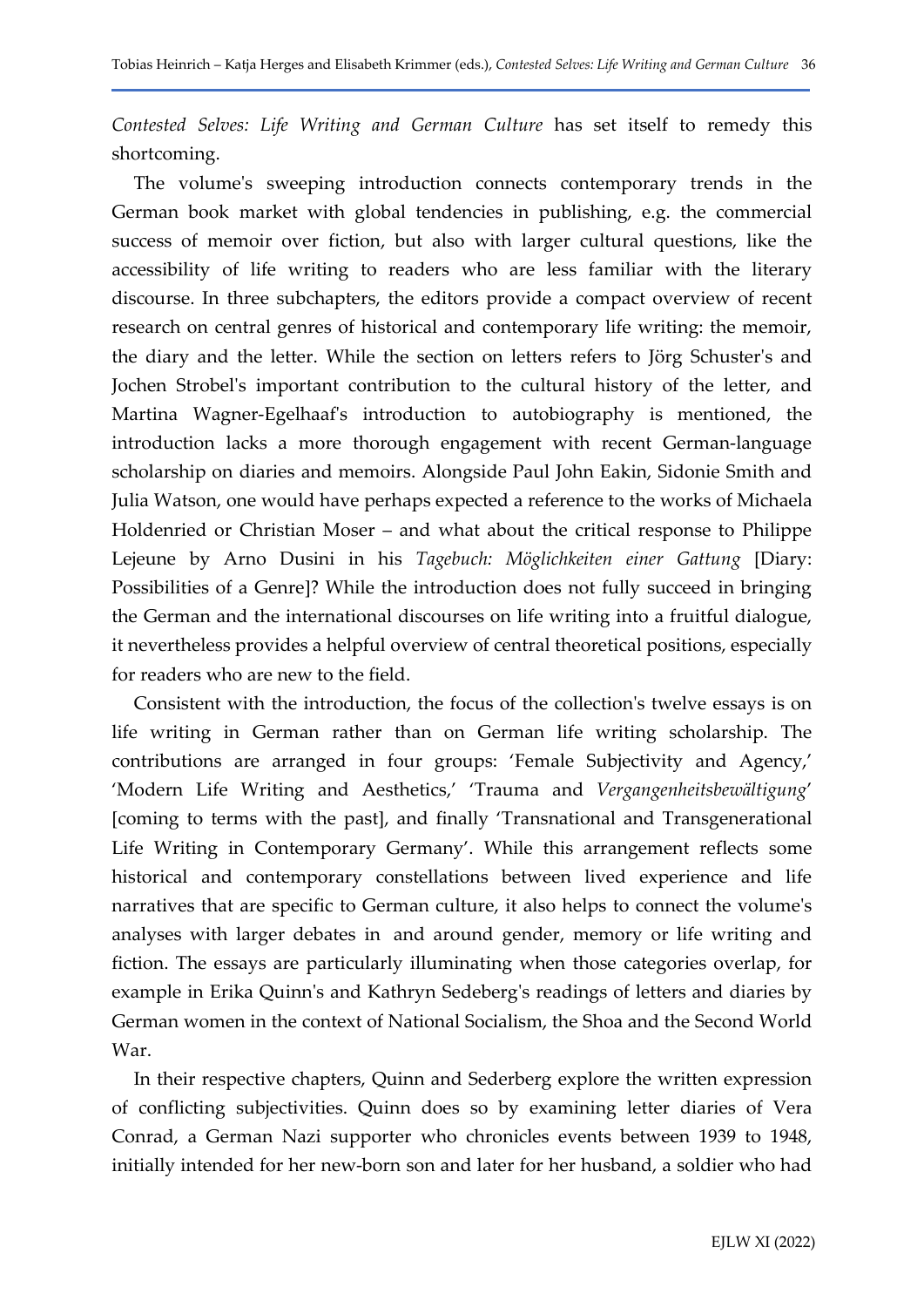gone missing on the eastern front in 1943. Her letters present the reader with two distinct selves: the hero and the mourner, 'each characterized by distinctive narrative strategies and behaviors to help her address needs that arose, pressingly, in [her husband's] absence' (146). Both selves are relational. While the heroic side of the writer mirrors the regime's expectation of Germans to face the hardships of war bravely and stoically, her mourning side is a more private self that can only be expressed in intimate conversation with her husband, despite the fact that her letters remained unanswered and that it became increasingly clear that he was never to return.

Many of the examples in Kathryn Sederberg's essay exhibit similar dissociations, as they are concerned with paratextual attempts to frame or reframe diaries that were originally written during the war. This temporal dimension demonstrates how life writing can illuminate the changeability of its subjects, rather than confirm their alleged consistency. Most strikingly, this is the case in Lore Walb's diary Ich, die Alte *– ich, die Junge* [I, the old – I, the young] that was published by the author herself in 1997 under the impression of racist violence in newly reunited Germany. The diary presents its reader with two distinct voices: one is the author as teenager and young woman during the reign of the Nazis, and the other is the author's self at the time of publication, rereading her past diaries with the help of a therapist. Sederberg's analysis of Walb's diary compellingly reveals how every telling of events is only one subjective part of a wider, complex, and often contradictory truth. This becomes most apparent where Walb decided to complement her original diary with accounts about the persecution of Jews. Walb enters into a powerful dialogue with her younger self, adding and correcting facts 'that [she] could not have known back then, wanted to disregard, or would not have believed' (157).

While in Walb's case, the knowledge and the historical distance of the diarist determines what is said and what is omitted, Julie Shoult's essay on East-German Interviewliteratur shows how it is often the genre itself, and its socio-cultural conditions, that determine what can and what cannot be said about lived experience. In contrast to more conventional literary formats that were subject to harsh censorship, interview literature allowed for the publication of personal accounts that ran somewhat counter to the state-sanctioned image of life in the GDR. Shoults explores two examples, collected and published by the East-German authors Sarah Kirsch and Maxie Wanders, with a particular focus on female lives. Shoults provides the reader with a detailed description of how these interview collections came about and the strategies employed by the editors to preserve as much of the accounts'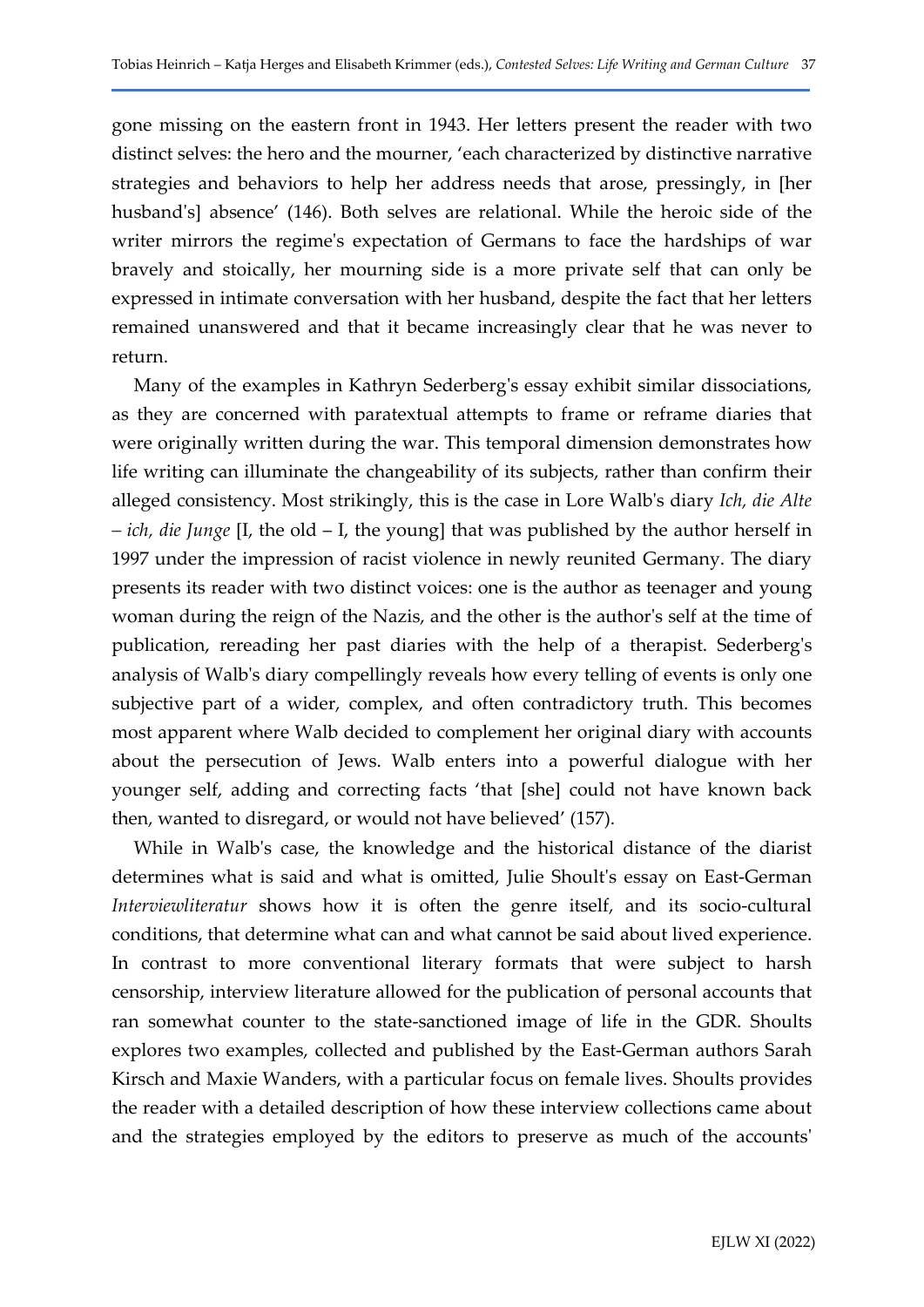authenticity as possible, while at the same time conforming as much as was necessary with the restrictions imposed by the regime.

In a similar way to which interview literature was able to give voice to the lived experience of women that would otherwise not have been remembered, Laura Deiulio illustrates how letters permit the German-Jewish writer and salonnière Rahel Levin Varnhagen, living in Berlin around the turn from the eighteenth to the nineteenth century, a form of self-expression that has since become an essential part of Germany's cultural memory. Reading Levin Varnhagen's epistolary writing as a form of autobiography allows Deiulio to acknowledge the letters' literary qualities independent from their historical and utilitarian purpose. Following the German Romanticist Friedrich Schlegel's remarks on fragments, Levin Varnhagen's letters can serve as 'flashes of insight, as inspiration to think further, as tiny nuggets of meaning that change based on the context in which they are placed' (48). Thus the letters are not, as they have sometimes been described, early precursors to a more mature and more public form of writing, namely the novel, but works of art in their own right.

The contrast between the novel and the various genres of life writing also concern Matthias Müller's essay on Alfred Döblin, the author of Berlin Alexanderplatz (1929), one of the prime examples of German modernist literature. On a number of occasions, Döblin expressed his discontent with traditional autobiography, and yet he himself has published several autobiographical accounts throughout his lifetime. Against the backdrop of this apparent contradiction, Müller discusses Döblin's Schicksalsreise (1949, Destiny's Journey) in which the author relates the story of his escape to the United States in 1940 and his return to Germany after the end of the Second World War. Müller attempts to demonstrate how in Döblin's writing, fiction and autobiography complement each other: '[T]ogether, they penetrate the surface of reality and generate a deeper understanding of the forces that govern life' (109). Regrettably, the scarce examples from Döblin's autobiographical writing are not able to sufficiently support Müller's point. The multilayered approach of Müller's essay, exploring Döblin's modernist poetics alongside his life and his work while at the same time trying to contrast Döblin's position with those of contemporary German critics, might be slightly too ambitious for a relatively short piece. In fact, the topic would probably justify a monograph of its own. Nevertheless, Müller must be given credit for recognising the wider debate around life writing in interwar Germany, in particular Siegfried Kracauer's essay Die Biographie als neubürgerliche Kunstform (1930) [The Biography as an Art Form of the New Bourgeoisie], in which Kracauer argues that biography is a response to the crisis of the individual in the modern world. In